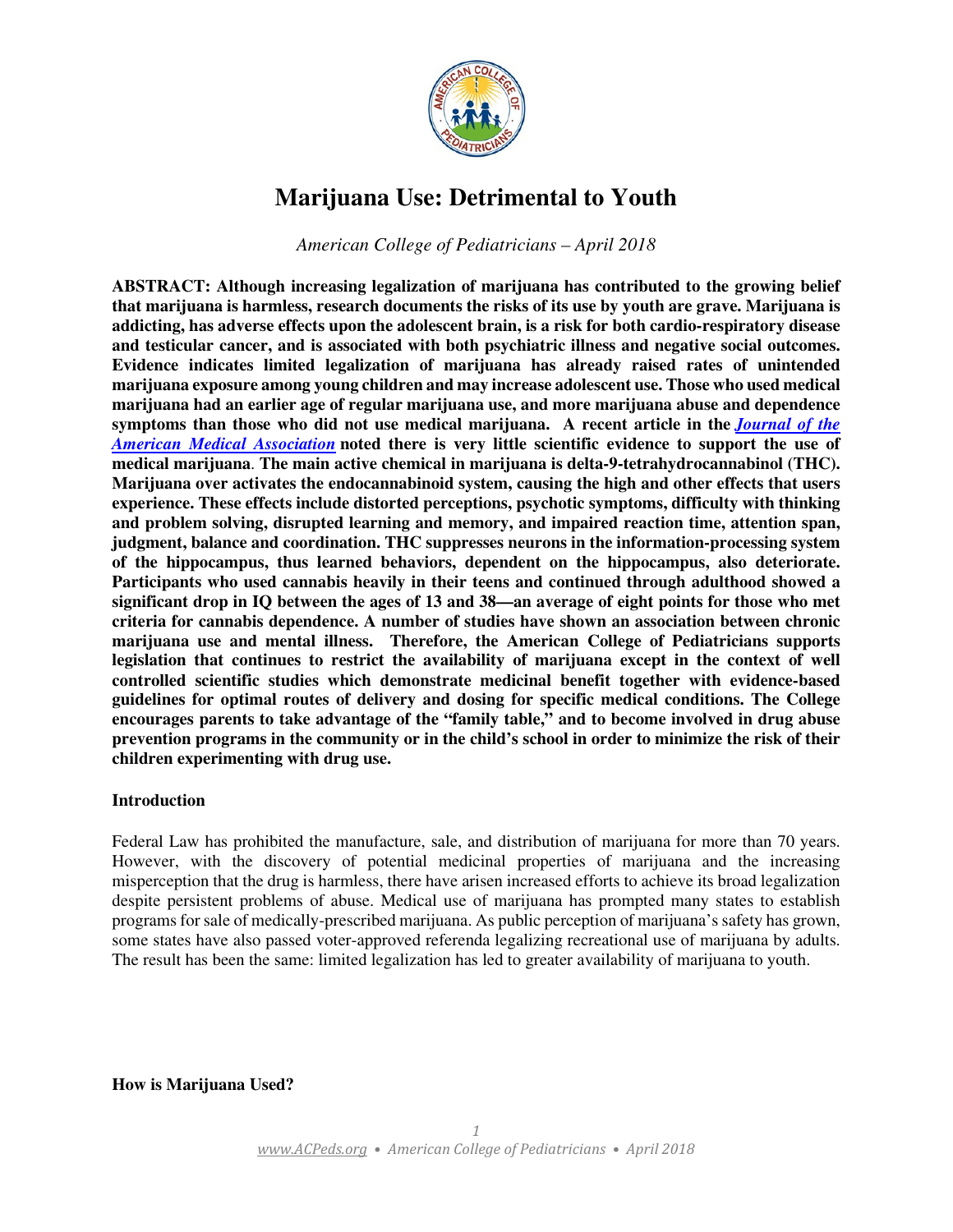Whether used licitly or illicitly, marijuana is smoked or ingested. It may be smoked in hand-rolled cigarettes (joints), e cigarettes, pipes or water pipes (bongs), and cigars that have been refilled with a mixture of marijuana and tobacco (blunts). Marijuana emits a distinctive pungent usually sweet-and-sour odor when it is smoked. Marijuana is not so easily detectable, however, when ingested in candy, other foods or as a tea.

# **Has Legalization Escalated Youth Exposure to Marijuana?**

There is evidence legalization of marijuana limited to medical dispensaries and/or adult recreational use has led to increased unintended exposure to marijuana among young children. By 2011, rates of poison center calls for accidental pediatric marijuana ingestion more than tripled in states that decriminalized marijuana before 2005. In states which passed legislation between 2005 and 2011 call rates increased nearly 11.5% per year. There was no similar increase in states that had not decriminalized marijuana as of December 31, 2011. Additionally, exposures in decriminalized states where marijuana use was legalized were more likely than those in non-legal states to present with moderate to severe symptoms requiring admission to a pediatric intensive care unit. The median age of children involved was  $18-24$  months.<sup>1</sup>

Marijuana use by adolescents has grown steadily as more states enact various decriminalization laws.<sup>2</sup> According to CDC data, more teens now smoke marijuana than cigarettes.<sup>3</sup> It is unclear, however, whether this trend indicates a causal relationship or mere correlation. There is some evidence legalization may encourage more youth to experiment with the drug. A national study of 6116 high school seniors, prior to legalization of recreational use in any state, found 10% of nonusers said they would try marijuana if the drug were legal in their state. Significantly, this included large subgroups of students normally at low risk for drug experimentation, including non-cigarette smokers, those with strong religious affiliation, and those with peers who frown upon drug use. Among high school seniors already using marijuana, 18% said they would use more under legalization. There is also evidence of medical marijuana diversion having a significant impact upon adolescents. For example, researchers in Colorado found that approximately 74% of adolescents in substance abuse treatment had used someone

else's medical marijuana. After adjusting for sex, race and ethnicity, those who used medical marijuana had an earlier age of regular marijuana use, and more marijuana abuse and dependence symptoms than those who did not use medical marijuana.<sup>4,5</sup>

Conclusions from this study may not apply to adolescents as a whole due to the select population surveyed. There are broader adolescent population studies suggesting no significant increase in use due to enactment of medical marijuana laws.<sup>6-10</sup> Consequently, while all reported their data did not find medical marijuana laws to significantly increase teen use, they also advised continued long-term observation and research.

# **Is Marijuana Medicine?**

A recent article in the *Journal of the American Medical Association* noted there is very little scientific evidence to support the use of medical marijuana. Authors Samuel Wilkinson and Deepak D'Souza explain that medical marijuana is considerably different from all other prescription medications in that "[e]vidence supporting its efficacy varies substantially and in general falls short of the standards required for approval of other drugs by the US Food and Drug Administration (FDA)."<sup>11</sup> The FDA requires carefully conducted studies consisting of hundreds to thousands of patients in order to accurately assess the benefits and risks of a potential medication.

Although some studies suggest marijuana may palliate chemotherapy-induced vomiting, cachexia in HIV/AIDS patients, spasticity associated with multiple sclerosis, and neuropathic pain, there is no significant evidence marijuana is superior to FDA approved medications currently available to treat these conditions. Additionally, support for use of marijuana in other conditions, including post-traumatic stress disorder, Crohn's disease and Alzheimer's, is not scientific, relying on emotion-laden anecdotes instead of adequately powered, double-blind, placebo-controlled randomized clinical trials.11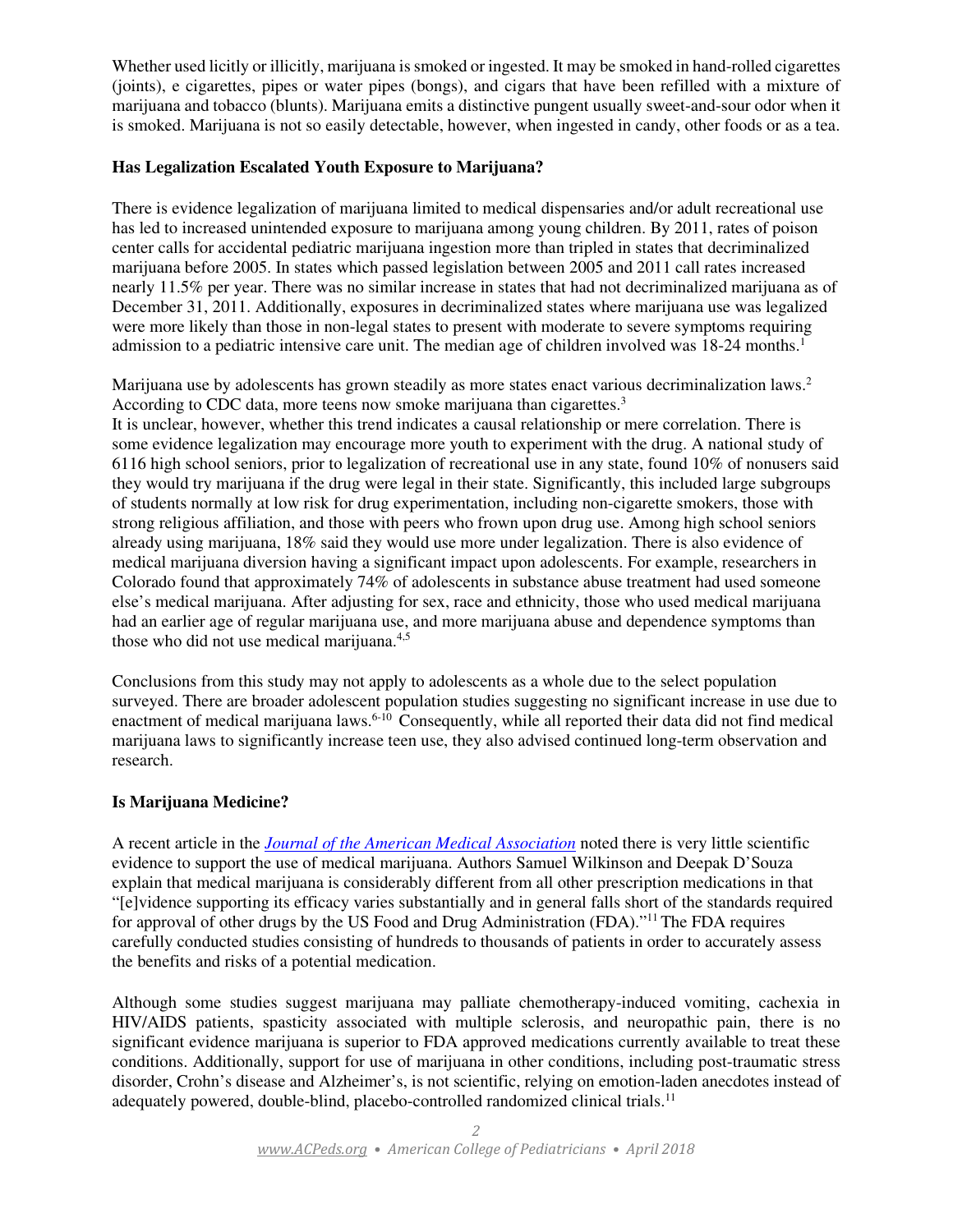Also, to be considered a legitimate medicine, a substance must have well-defined and measurable ingredients that are consistent from one unit (such as a pill or injection) to the next. This consistency allows researchers to determine optimal dosing and frequency. Drs. Samuel Wilkinson and Deepak D'Souza state:

*"Prescription drugs are produced according to exacting standards to ensure uniformity and purity of active constituents … Because regulatory standards of the production process vary by state, the composition, purity, and concentration of the active constituents of marijuana are also likely to vary. This is especially problematic because unlike most other prescription medications that are single active compounds, marijuana contains more than 100 cannabinoids, terpenoids, and flavonoids that produce individual, interactive, and entourage effects."* <sup>11</sup>

As a consequence, there are no dosing guidelines for marijuana for any of the conditions it has been approved to treat. And finally, there is no scientific evidence that the potential healthful effects of marijuana outweigh its documented adverse effects.<sup>11</sup> Sound ethics demands that physicians "First do no harm." This is why a dozen national health organizations, including the College, presently oppose further legalization of marijuana for medicinal purposes.<sup>12</sup> If and when rigorous research delineates marijuana's true benefits relative to its hazards, compares its efficacy with current medications on the market, determines its optimal routes of delivery and dosing, and standardizes its production and dispensing (to match that of schedule II medications like narcotics and opioids), then medical opposition will dissipate.

# **The Extent of Marijuana Abuse**

In the United States, marijuana is the most frequently used illicit drug,<sup>13,14</sup> with 23.9 million of those at least 12 years old having used an illegal drug within the past month in 2012.<sup>15</sup> The National Institute on

Drug Abuse (NIDA)-funded 2013 *Monitoring the Future* study of the year 2012 showed that 12.7 percent of 8th graders, 29.8 percent of 10th graders, and 36.4 percent of 12th graders had used marijuana at least once in the year prior to being surveyed. They also found that 7, 18 and 22.7 percent respectively for these groups used marijuana in the past month. $^{13}$ 



*Figure 1. Long-Term Trends in Annual Marijuana Use by Grade*14

3 www.ACPeds.org • American College of Pediatricians • April 2018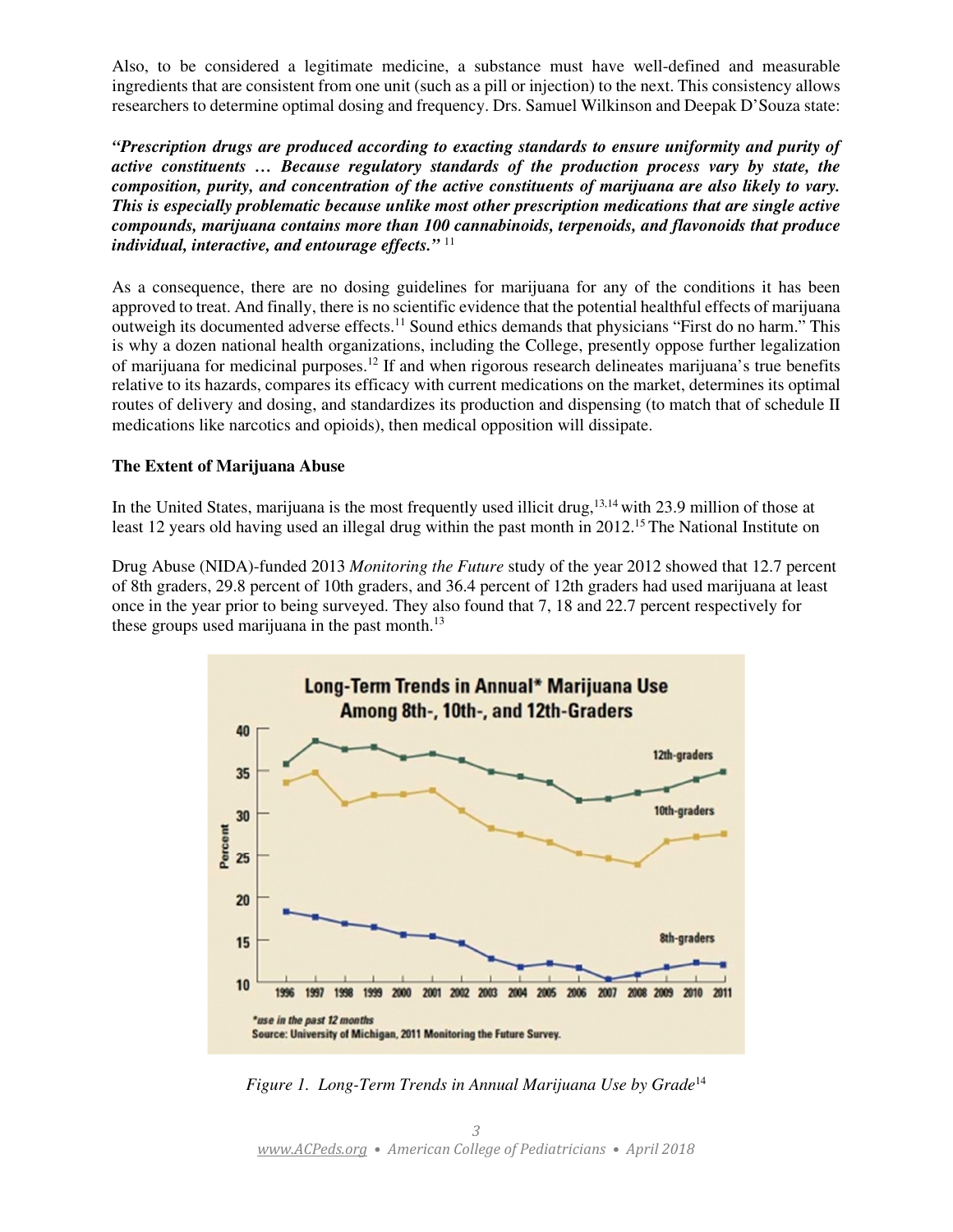After a period of decline in the last decade, marijuana use has generally increased among young people since 2007, corresponding with both its increased availability through limited legalization and a diminishing perception of the drug's risks. The number of current (past month) users aged 12 and up increased from 14.5 to 18.9 million.<sup>15</sup>

In 2010, 7.3 percent of all persons admitted to publicly funded treatment facilities were aged 12-17. Marijuana is the leading illicit substance mentioned in adolescent emergency department admissions and autopsy reports and is considered one of the major contributing factors leading to violent deaths and accidents among adolescents.<sup>16</sup>



Source: 2011 SAMHSA Drug Abuse Maming Network (SANN).

*Figure 2. Emergency Department Visits by Type of Substance Abuse*<sup>16</sup>

Such data indicate that marijuana use in adolescents is a major and growing problem. Given the widespread availability and abuse of marijuana, and its increasing decriminalization, it is important to examine the adverse clinical consequences of marijuana use.

# **Marijuana and Addiction**

Marijuana is addictive. While approximately 9 percent of users overall become addicted to marijuana, about 17 percent of those who start during adolescence and 25-50 percent of daily users become addicted. Thus, many of the nearly 6.5 percent of high school seniors who report smoking marijuana daily or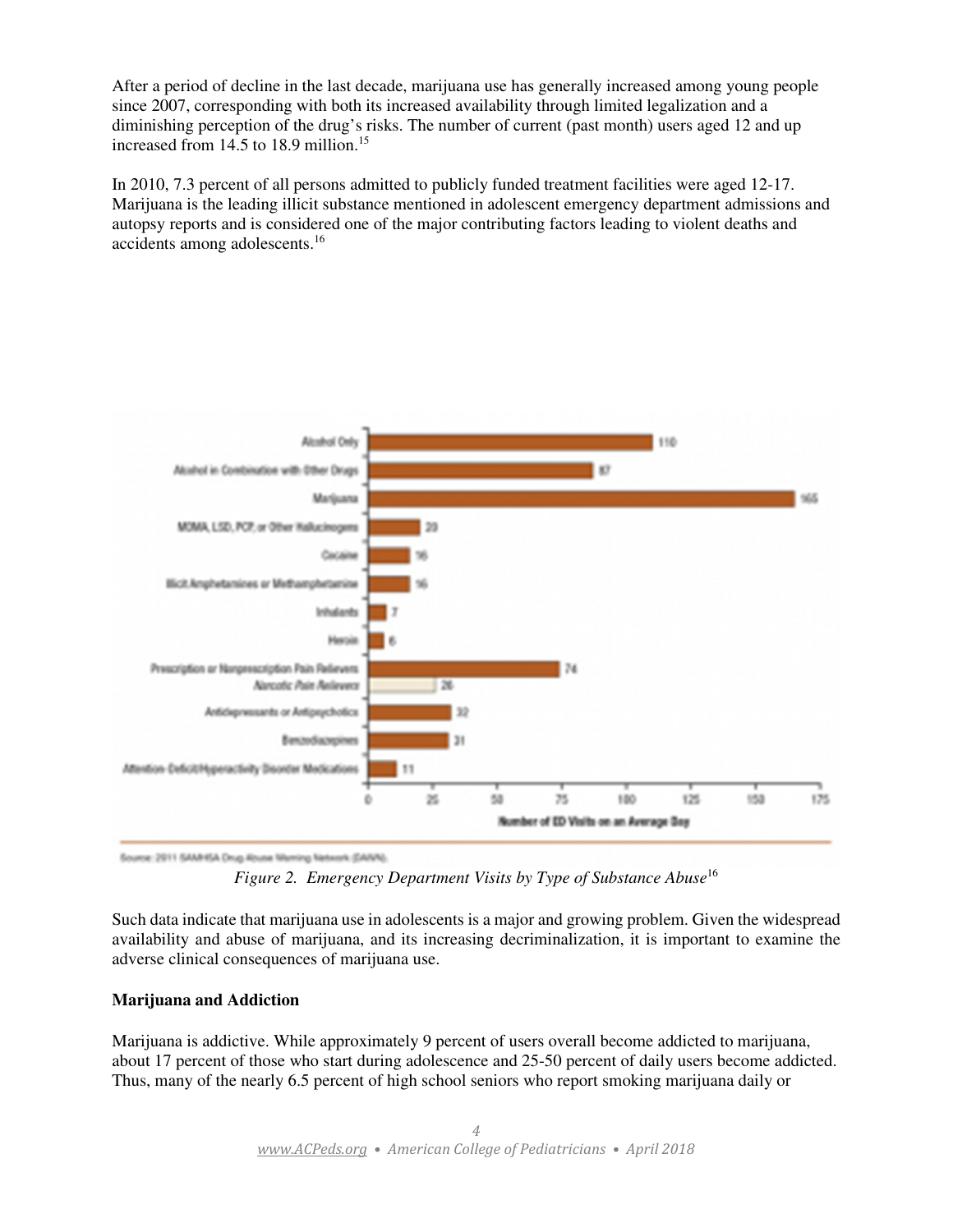almost daily are well on their way to addiction, if not already addicted.<sup>13</sup> In fact, between 70-72% of 12-17-year olds who enter drug treatment programs, do so primarily because of marijuana addiction.<sup>13,17</sup>

Long-term marijuana users trying to quit report various withdrawal symptoms including irritability, sleeplessness, decreased appetite, anxiety, and drug craving, all of which can make it difficult to remain abstinent. These withdrawal symptoms can begin within the first 24 hours following cessation, peak at two to three days, and subside within one or two weeks follow drug cessation. Behavioral interventions, including cognitive-behavioral therapy and motivational incentives (i.e., providing vouchers for goods or services to patients who remain abstinent) have proven to be effective in treating marijuana addiction.<sup>18</sup>

Although no medications are currently available, recent discoveries about the workings of the endocannabinoid system offer promise for the development of medications to ease withdrawal, block the intoxicating effects of marijuana, and prevent relapse.<sup>19</sup>

# **Is Marijuana a Gateway Leading to the Abuse of Other Illicit Drugs?**

An additional danger associated with marijuana use observed in adolescents is a sequential pattern of involvement in other legal and illegal drugs. Marijuana is frequently a stepping stone that bridges the gap between cigarette and alcohol use and the use of other more powerful and dangerous substances like cocaine and heroin. This stage-like progression of substance abuse, known as the gateway phenomenon,

is common among youth from all socioeconomic and racial backgrounds.<sup>18</sup> Additionally, marijuana is often intentionally used with other substances, including alcohol or crack cocaine, to magnify its effects. Phencyclidine (PCP), formaldehyde, crack cocaine, and codeine cough syrup are also often mixed with marijuana without the user's knowledge.<sup>20</sup>

#### **Other Effects of Marijuana on the Brain**

The main active chemical in marijuana is delta-9-tetrahydrocannabinol (THC). When marijuana is smoked, THC rapidly passes from the lungs into the bloodstream, which carries the chemical to the brain and other organs throughout the body. It is absorbed more slowly when ingested in food or drink.<sup>13</sup> In all cases, however, THC acts upon specific molecular targets on brain cells, called cannabinoid receptors. These receptors are ordinarily activated by chemicals similar to THC called endocannabinoids, such as anandamide. These receptors are naturally occurring in the body and are part of a neural communication network (the endocannabinoid system) that plays an important role in normal brain development and function. The highest density of cannabinoid receptors is found in parts of the brain that influence pleasure, memory, thinking, concentration, sensory and time perception, and coordinated movement. Marijuana over activates the endocannabinoid system, causing the high and other effects that users experience. These effects include distorted perceptions, psychotic symptoms, difficulty with thinking and problem solving, disrupted learning and memory, and impaired reaction time, attention span, judgment, balance and coordination.<sup>20</sup>

Chronic exposure to THC may also hasten the age-related loss of nerve cells.<sup>21</sup> Numerous mechanisms have been postulated to link cannabis use, attentional deficits, psychotic symptoms, and neural desynchronization.<sup>22</sup> The hippocampus, a component of the brain's limbic system, is necessary for memory, learning, and integrating sensory experiences with emotions and motivations. THC suppresses neurons in the information-processing system of the hippocampus, thus learned behaviors, dependent on the hippocampus, also deteriorate.<sup>23</sup>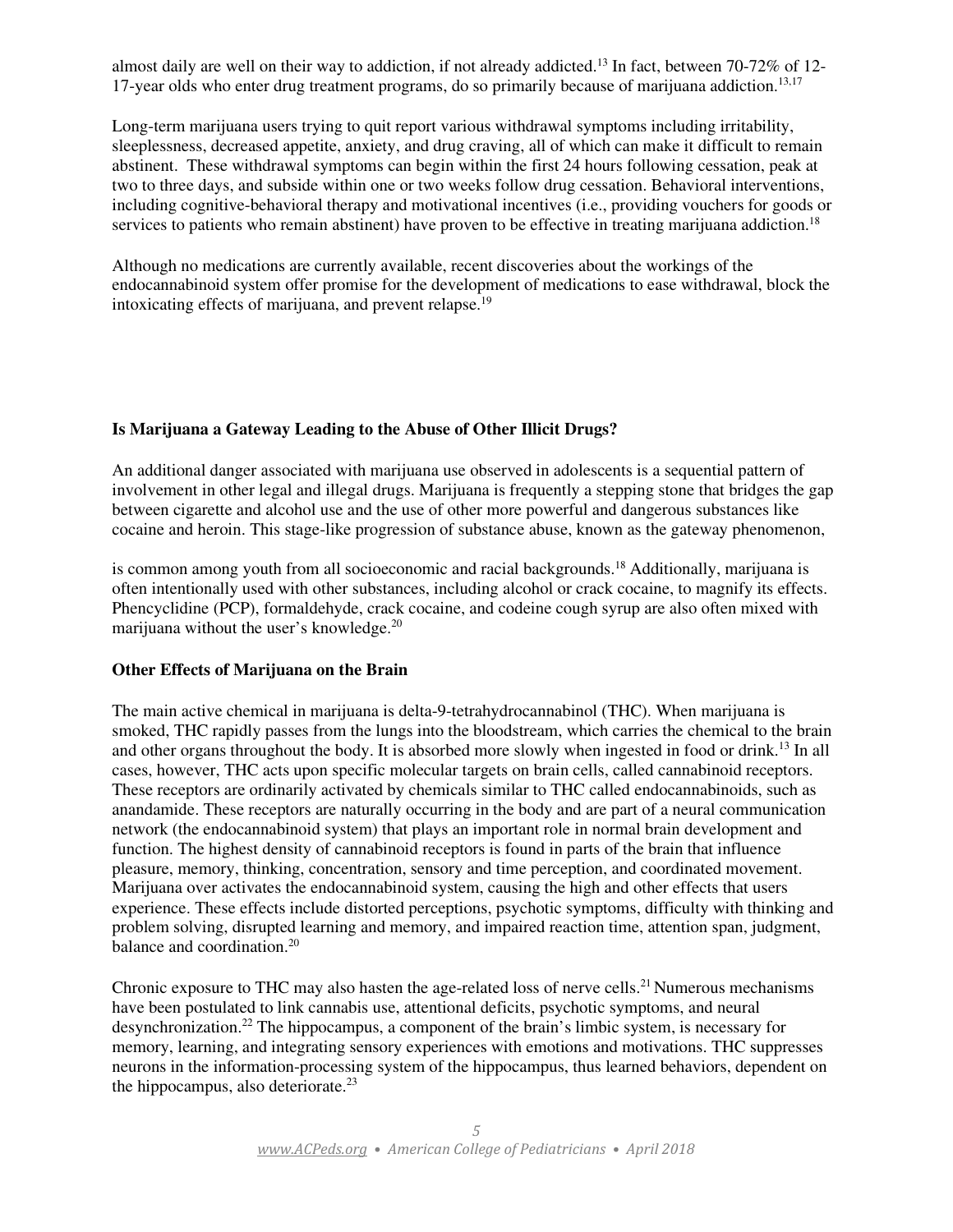Brain MRI studies now report that in young recreational marijuana users, structural abnormalities in gray matter density, volume, and shape occur in areas of the brain associated with drug craving and dependence. There also were significant abnormality measures associated with increasing drug use behavior. In addition to the regions of the nucleus accumbens and amygdala, the whole-brain gray matter density analysis revealed other brain regions that showed reduced density in marijuana users compared with control participants, including several regions in the prefrontal cortex: right/left frontal pole, right dorsolateral prefrontal cortex, and right middle frontal gyrus (although another small region in the right middle frontal gyrus showed higher gray matter density in marijuana users). Countless studies have also shown that prefrontal cortex dysfunction is involved with decision-making abnormalities and functional MRI and magnetic resonance spectroscopy studies have shown that cannabis use may affect the function of this region.<sup>24</sup> Brain imaging with MRI was used to map areas of working memory in the brain and showed similar findings in normal and schizophrenic subjects who did not use marijuana, but decreases in the size of the working memory areas of the striatum and thalamus for those who had a history of cannabis use, that was more marked in those who used marijuana at a younger age and in users with schizophrenia.<sup>25</sup>

In chronic adolescent users, marijuana's adverse impact on learning and memory persists long after the acute effects of the drug wear off. A major study published in 2012 in *Proceedings of the National Academy of Sciences* provides objective evidence that marijuana is harmful to the adolescent brain. As part of this large-scale study of health and development, researchers in New Zealand administered IQ tests to over 1,000 individuals at age 13 (born in 1972 and 1973) and assessed their patterns of cannabis use at several points as they aged. Participants were again IQ tested at age 38, and their two scores were compared as a function of their marijuana use. The results were striking: Participants who used cannabis heavily in their teens and continued through adulthood showed a significant drop in IQ between the ages of 13 and 38—an average of eight points for those who met criteria for cannabis dependence. Those who started using marijuana regularly or heavily after age 18 showed minor declines. By comparison, those who never used marijuana showed no declines in IQ.<sup>26</sup>This is the first prospective study to test young

people *before* their first use of marijuana and again *after* long-term use (as much as 20+ years later) thereby ruling out a pre-existing difference in IQ. This means the finding of a significant mental decline among those who used marijuana heavily before age 18, even after they quit taking the drug, is consistent with the theory that drug use during adolescence—when the brain is still rewiring, pruning, and organizing itself—has long-lasting negative effects on the brain.

Other studies have also shown a link between prolonged marijuana use and cognitive or neural impairment. A recent report in *Brain*, for example, reveals neural-connectivity impairment in some brain regions following prolonged cannabis use initiated in adolescence or young adulthood.<sup>27</sup>

Another longitudinal study followed 3385 patients who were between 18 and 30 years of age in 1985 for over 25 years. Cognitive function was assessed at the end of the study and included tests of verbal memory, processing speed, and executive functioning. 84.3% of the population reported past marijuana use, but only 11.6% continued using marijuana during middle age. For each five years of past marijuana use, verbal memory decreased significantly.<sup>28</sup>

# **Effects on Activities of Daily Living**

Consistent with marijuana's impact upon the brain, research demonstrates marijuana has the potential to cause difficulties in daily life and/or worsen a person's existing problems. Heavy marijuana users generally report lower life satisfaction, reduced mental and physical health, more relationship problems, and less academic and career success compared to their peers who come from similar backgrounds. Marijuana use is also associated with a higher likelihood of dropping out of school, workplace tardiness and absence, more accidents on the job with concomitant workman compensation claims, and increased job turnover. 28,29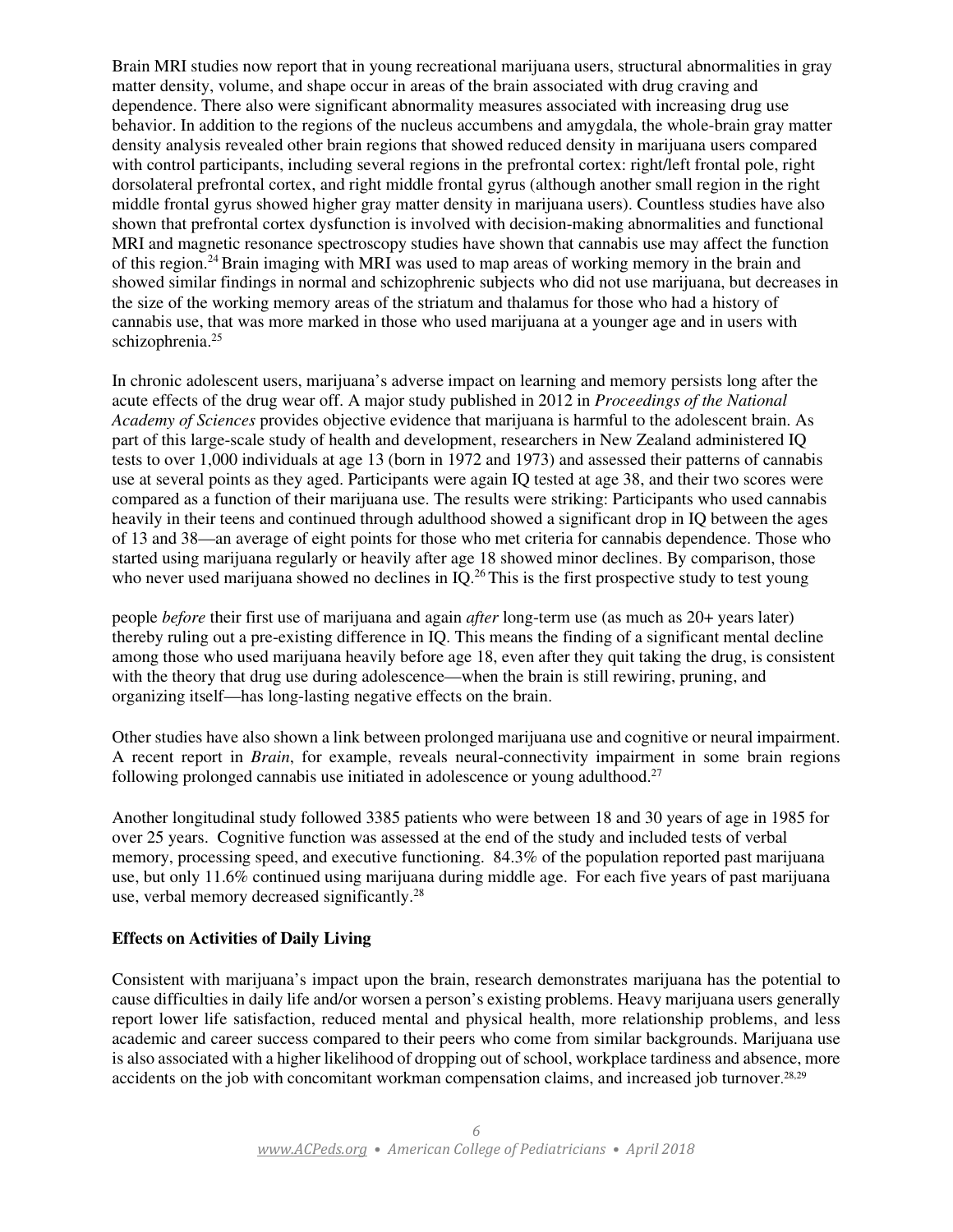A 2014 study combined the data of 3 investigations from Australia and New Zealand which compared a series of outcome measures of young adults according to their marijuana use at age 17. The researchers found a significant dose-response effect for each of these. After adjusting for co-variables, compared to those who never used cannabis prior to age 17 (OR 1.0), the odds of graduating from high school by age 25 dropped to 0.78 (95% CI,0.67-0.90) for those who used cannabis less than monthly to 0.61 (95% CI,0.45-0.81) for those using it monthly or more to 0.47 (95% CI,0.30-0.73) for those using it weekly or more to 0.37 (95% CI,0.20-0.66) for daily users. The decrease in attaining a university degree was almost identical. The odds of dependence on cannabis between the ages of 17 and 25 rose progressively from 2.06 (95% CI,1.75-2.42) for less than monthly users to 17.95 (95% CI,9.44-34.12) for daily users, and the odds of other illicit drug use between the ages of 23-25 rose from 1.67 (95% CI, 1.45-1.92) for less than monthly users to 7.80 (95% CI,4.46-13.63) for those who were daily users prior to age 17. The odds of a making a suicide attempt between the ages of 17 and 25 were increased from 1.62 (95% CI,1.19-2.19) for less than monthly users to 6.83 (95% CI,2.04-22.9) for daily users. While unadjusted odds ratios were progressively higher for progressively higher amounts of cannabis used before age 17 for both depression (between ages 17-25) and for welfare dependence (at ages 27-30 depending on the study), these differences were no longer significant after adjusting for co-variables.<sup>30</sup> Although the greatest harm was among heavier users, it is most concerning that even less than monthly usage prior to age 17 was associated with a significantly lower educational achievement, and significantly higher rates of drug dependence and suicide attempts.

#### **Marijuana and Mental Illness**



*Figure 3. Mood and Anxiety Disorders Among Users and Non-Users of Marijuana<sup>31</sup>*

A number of studies have shown an association between chronic marijuana use and mental illness. People who are *dependent* on marijuana frequently have other comorbid mental disorders including but not limited to anxiety, depression, suicidal ideation, and personality disturbances, including amotivation and failure to engage in activities that are typically rewarding (see figure 3).<sup>13</sup> Marijuana use is associated with a 7-fold increased risk of depression (OR 7.10, 95% CI,4.39-11.73) and a 5-fold increased risk of suicidal ideation (OR 5.38, 95% CI,3.31-8.73) when used alone, and with a 9-fold increased risk of depression (OR 9.15, 95% CI,4.58-18.29) and nearly 9 fold increased risk of suicidal ideation when marijuana plus other drugs are involved (OR 8.74, 95% CI 4.29-17.79).<sup>32</sup> Daily marijuana use in young women has been associated with a five-fold increase in depression and anxiety.33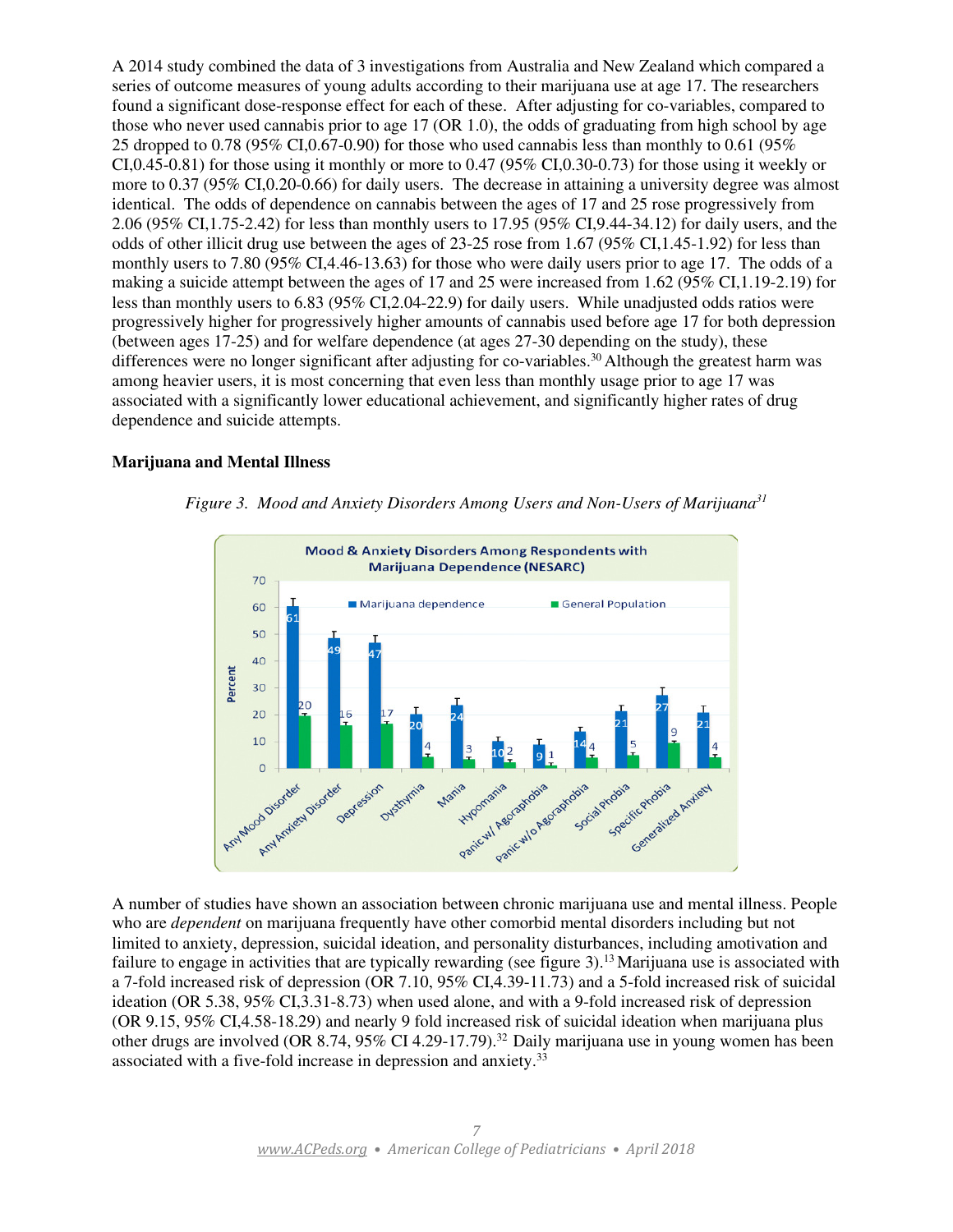Population studies also reveal an association between cannabis use and increased risk of schizophrenia. In the short term, high doses of marijuana can produce a temporary psychotic reaction involving hallucinations and paranoia. There is also sufficient data indicating that chronic marijuana use may trigger the onset or relapse of schizophrenia in people predisposed to it, perhaps also intensifying their symptoms. $13,34,31$ 

A series of large prospective studies showed a link between marijuana use and the later development of psychosis with genetic variables, the amount of drug used, and the younger the age at which use began increasing the risk of occurrence.<sup>13</sup> Although it is possible that pre-existing mental illness may lead some individuals to self-medicate with (abuse) marijuana and other illicit drugs, further prospective studies similar to those examining psychosis, will more firmly establish marijuana as a causative factor for other forms of mental illness.

A review of 10 studies evaluating the possible link between cannabis use and the development of psychotic disorders found nearly a 50% increased risk of psychosis among cannabis users versus nonusers. "Longitudinal studies show a consistent pattern of association between cannabis and psychosis, which could be indicative of a causal relationship." "There is a strong body of epidemiologic evidence to support the view that regular or heavy cannabis use increases the risk of developing psychotic disorders that persist beyond the direct effects of exogenous cannabinoids."<sup>35</sup>

One mechanism that may contribute to this increased risk is the increase in neural noise caused by cannabis. Neural noise is random neural activity of the brain which reflects poor processing of information. The active constituent of cannabis (delta-9-tetrahydrocannabinol) has been reported to increase this neural noise which may play a role in the psychosis-like effects of cannabis.<sup>36</sup>

Although there may be other factors that contribute to the apparent relationship between marijuana use and psychosis, it is an important factor to be considered, especially when there is a family history of mental illness.

# **Marijuana and Driving**

Marijuana contributes to accidents while driving due to its significant impairment of judgment and motor coordination. Data from several studies was analyzed and documented that use of marijuana more than doubles a driver's risk of involvement in an accident.<sup>13</sup> Because they impede different driving functions, the combination of even low levels of marijuana and alcohol is worse than either substance alone.<sup>37</sup>

Studies have shown a statistically significant increase in non-alcohol drugs detected in fatally injured drivers in the past decade. The most commonly detected non-alcohol drug was cannabinol, the prevalence of which increased from 4.2% in 1999 to 12.2% in 2010 ( $Z = -13.63$ ,  $P < 0.0001$ ). The increase in the prevalence of non-alcohol drugs was observed in all age groups and in both sexes. In this study, increases in the prevalence of narcotics and cannabinol detected in fatally injured drivers were particularly apparent.<sup>38</sup>

# **Other Health Effects of Marijuana**

Since marijuana contains many of the same compounds as tobacco, it has the same adverse effects on the respiratory system when smoked as tobacco. These include chronic cough, respiratory infections, and bronchitis.<sup>18</sup> In the longer-term emphysema and lung cancer are also among its effects.<sup>21</sup>In fact, smoking marijuana is more harmful than tobacco for two reasons: first, because it contains more tar and carcinogens than tobacco, and secondly, because marijuana smokers tend to inhale more deeply and for a longer period of time as compared to tobacco smokers.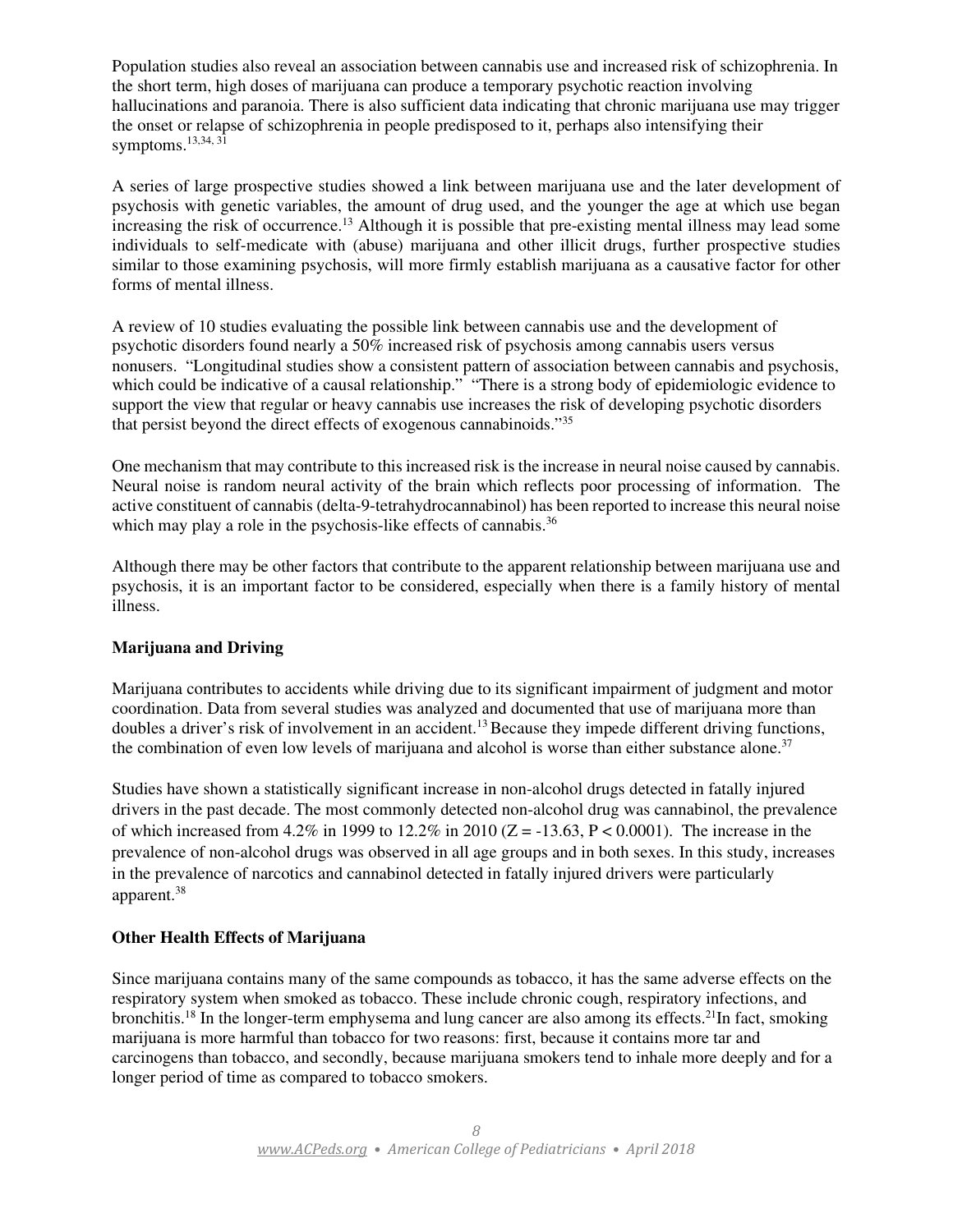Marijuana use also has a variety of adverse, short- and long-term effects, especially on the cardiopulmonary system. Marijuana raises the heart rate by 20-100 percent shortly after smoking; this effect can last up to three hours. In one study, it was estimated that marijuana users had a 4.8-fold increase in the risk of heart attack in the first hour after smoking the drug. This elevated risk may be due to increased heart rate as well as the effects of marijuana on heart rhythms, causing palpitations and arrhythmias. This risk may be greater in older individuals or in those with cardiac vulnerabilities. Marijuana use has been found to increase blood pressure and heart rate and to decrease the oxygen-carrying capacity of the blood.<sup>39</sup>

Chronic smoking of marijuana and its active chemical THC has consistently been shown to increase the risk of developing testicular cancer, in particular a more aggressive form of the disease. One study compared 369 Seattle-area men aged 18-44 with testicular cancer, to 979 men in the same age bracket without the disease. The researchers found that current marijuana users were 1.7 times more likely to develop testicular cancer than nonusers, and that the younger the age of initiation (below 18) and the heavier the use, the greater the risk of developing testicular cancer.<sup>40,41,42</sup>

A similar study of 455 men in Los Angeles found that men with testicular germ cell tumors were twice as likely to have used marijuana as men without these tumors.<sup>43</sup>

THC can also cause endocrine disruption resulting in gynecomastia, decreased sperm count, and impotence.<sup>44</sup>

# **Effects of prenatal exposure to marijuana**

The risk of using marijuana during pregnancy is unrecognized by the general public, but infants and children exposed prenatally to marijuana have a higher incidence of neurobehavioral problems. THC and other compounds in marijuana mimic the human brain's cannabinoid-like chemicals, thus prenatal marijuana exposure may alter the developing endocannabinoid system in the fetal brain, which may result in attention deficit, difficulty with problem solving, and poorer memory.<sup>13</sup> Evidence especially suggests an association between prenatal marijuana exposure and impaired executive functioning skills beyond the age of three. Specifically, children with a history of exposure are found to have an increased rate of impulsivity, attention deficits, and difficulty solving problems requiring the integration and manipulation of basic visuoperceptual skills.<sup>45</sup>

# **Rising Potency and Contaminants**

The potency of marijuana has been increasing for decades, with THC concentrations rising from 4% in the 1980s to 14.5% in 2012 in samples confiscated by police. Some strains now contain as much as 30% THC.<sup>18</sup> For a new user, this may mean exposure to higher concentrations of THC, with a greater chance of an adverse or unpredictable reaction. Increases in potency may account for the rise in emergency department visits involving marijuana use. For experienced users, it may mean a greater risk for addiction if they are exposing themselves to high doses on a regular basis. However, the full range of consequences associated with marijuana's higher potency is not well understood, nor is it known whether experienced marijuana users adjust for the increase in potency by using less. Since the legalization in Colorado, one certified lab there has reported that much of the marijuana they have studied and tested has been found to be laced with heavy metals, pesticides, fungus and bacteria.<sup>46</sup>

# **Health Risks Underestimated**

Health risks associated with marijuana use are often underestimated by adolescents, their parents, and health professionals. As explained above, there are newer, stronger forms of marijuana available than that which existed in 1960; current forms of marijuana are known to be three to five times more potent. Parents underestimate the availability of marijuana to teens, the extent of their use of the drug, and the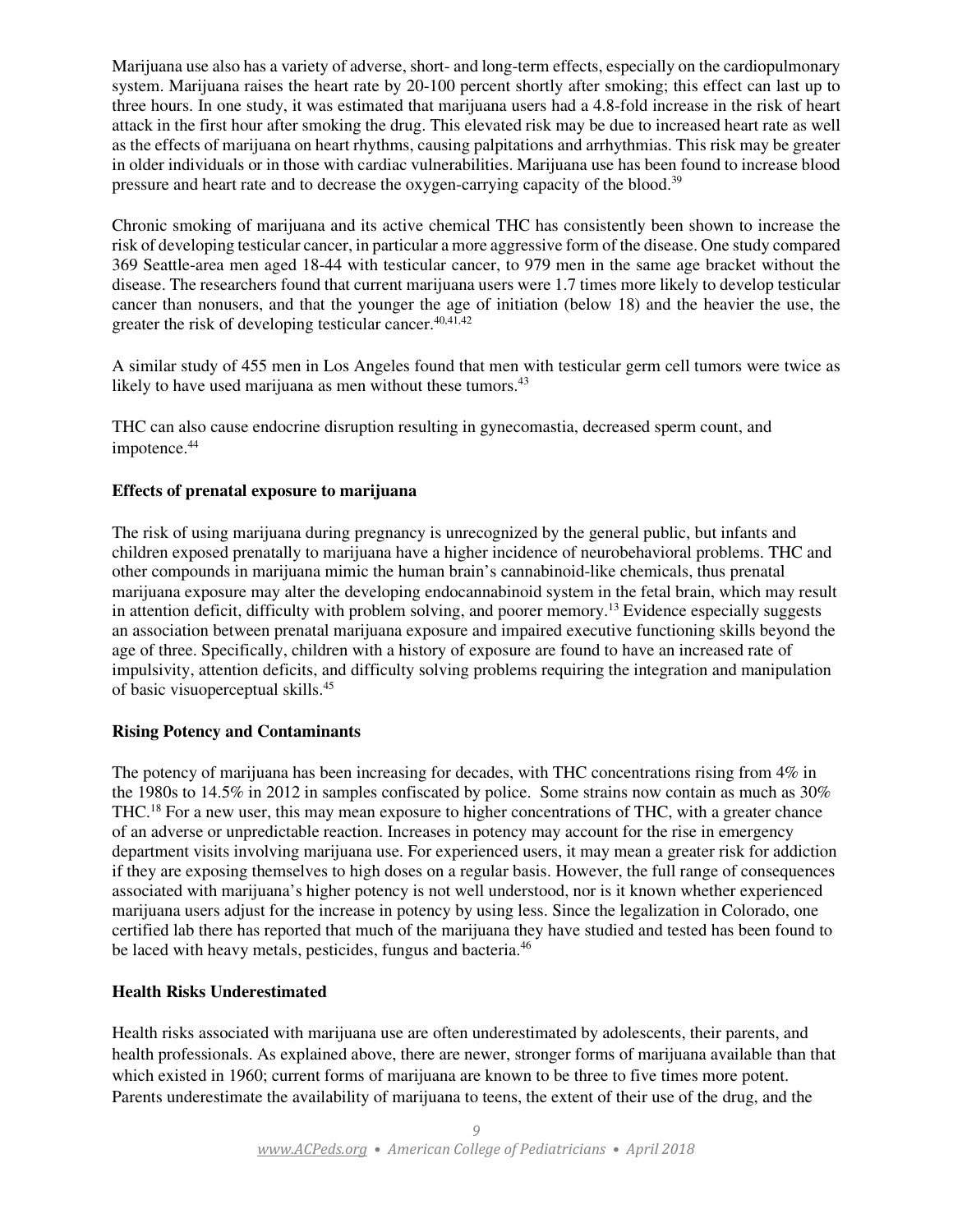risks associated with its use. In a 1995 survey, the Hazelden Foundation found that only 40 percent of parents advised their teenagers not to use marijuana, 20 percent emphasized its illegal status, and 19 percent communicated to their teenagers that it is addictive.<sup>47</sup>

# **Parental Monitoring Important**

Research shows that appropriate parental monitoring can reduce drug use, even among those adolescents who may be prone to marijuana use, such as those with conduct, anxiety, or affective mood disorders.<sup>47</sup>

Columbia University's National Center on Addiction and Substance Abuse (CASA) found that adolescents were much less likely to use marijuana if their parents stated their disapproval. "Parents who do not want their kids getting drunk and using drugs should begin by sending a strong message to their kids about the importance of avoiding alcohol. Our survey results this year show how important it is for teens to get a clear anti-use message from their parents, especially from Dad. Teens who get drunk monthly are 18 times more likely to report marijuana use than teens who do not drink; those who believe their father is okay with them drinking are two and a half times more likely to get drunk in a typical month. Therefore, parents who do not want their kids getting drunk and using drugs should begin by sending a strong message to their children about the importance of avoiding alcohol."<sup>47</sup>

In 2011, past month use of illicit drugs, cigarettes, and binge alcohol use were lower among youth aged 12 to 17 who reported that their parents always or sometimes engaged in monitoring behaviors compared to youths whose parents seldom or never engaged in monitoring behaviors. The rate of past month use of any illicit drug was 8.2 percent for youths whose parents always or sometimes helped with homework compared with 18.7 percent among youth who indicated that their parents seldom or never helped.

Columbia Center for Alcohol and Substance Abuse found that teens who have frequent family dinners (five to seven per week) were less likely to have used marijuana**.** <sup>48</sup> Compared to teens who had infrequent family dinners (2 or fewer per week), teens who had frequent family dinners were almost 1.5 times likelier to have said they had an excellent relationship with their mother and their father. The report also found that compared to teens who said they had an excellent relationship with their fathers, teens that had a less than very good relationship with their father were:

- Almost 4 times likelier to have used marijuana
- Twice as likely to have used alcohol
- 2.5 times as likely to have used tobacco

Compared to teens who said they had an excellent relationship with their mothers, teens who had a less than very good relationship with their mother were:

- Almost 3 times likelier to have used marijuana
- 2.5 times as likely to have used alcohol
- 2.5 times likelier to have used tobacco

Consequently, the College encourages parents to take advantage of the "family table," and to become involved in drug abuse prevention programs in the community or in the child's school in order to minimize the risk of their children experimenting with drug use.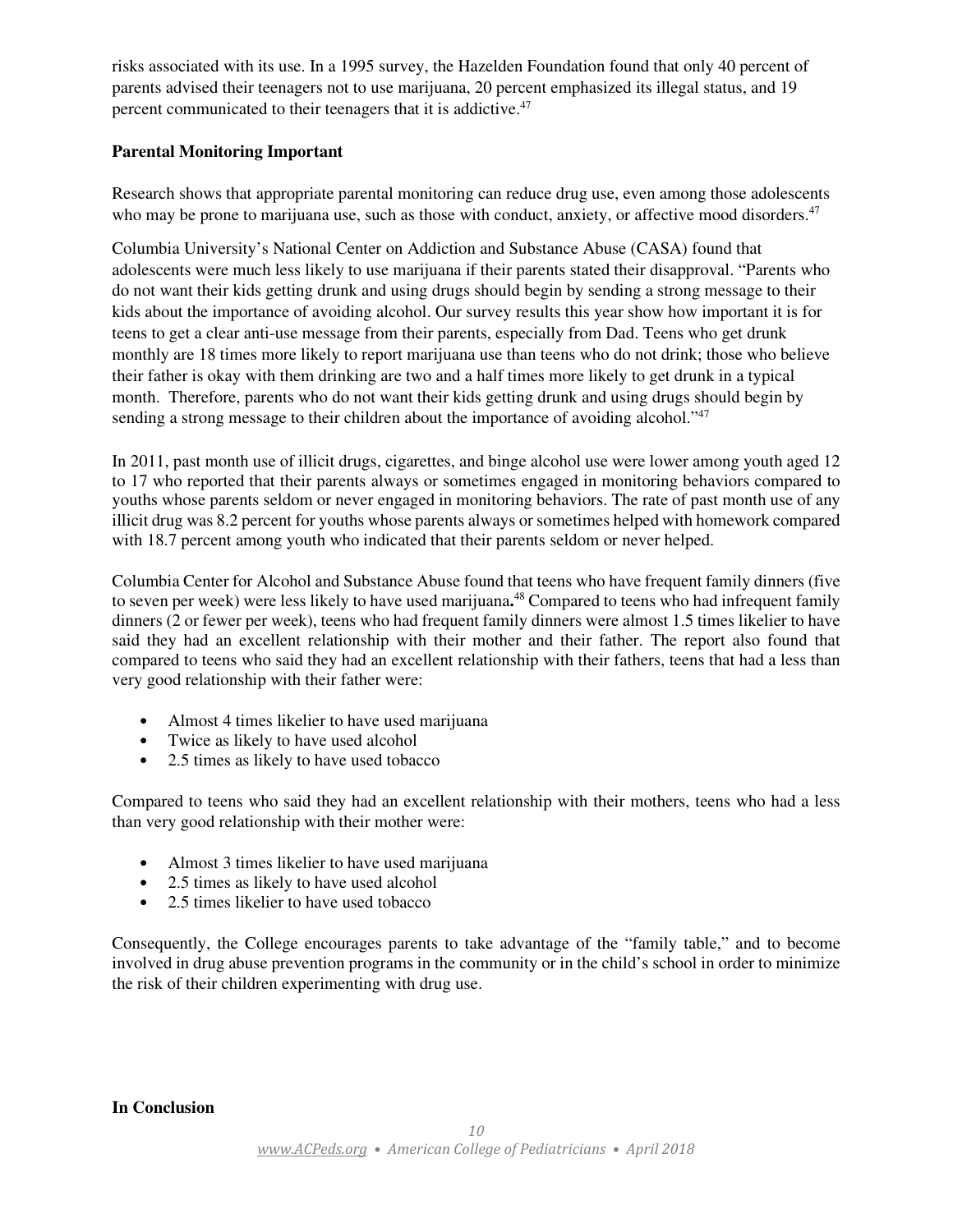In summary, marijuana use is harmful to children and adolescents. For this reason, the American College of Pediatricians opposes its legalization for recreational use and urges extreme caution in legalizing it for medicinal use. Likewise, the American Academy of Child and Adolescent Psychiatry (AACAP) recently offered their own policy statement opposing efforts to legalize marijuana. They similarly pointed out that "marijuana's deleterious effects on adolescent brain development, cognition, and social functioning may have immediate and long-term implications, including increased risk of motor vehicle accidents, sexual victimization, academic failure, lasting decline in intelligence measures, psychopathology, addiction, and psychosocial and occupational impairment." Thus the AACAP (a) opposes efforts to legalize marijuana, (b) supports initiatives to increase awareness of marijuana's harmful effects on adolescents, (c) supports improved access to evidence-based treatment, rather than emphasis on criminal charges, for adolescents with cannabis use disorder, and (d) supports careful monitoring of the effects of marijuana-related policy changes on child and adolescent mental health.<sup>49</sup> The College agrees with this position on marijuana.

The College urges parents to do all they can to oppose the legalization of marijuana, such as working with elected officials against the drug's legalization and scrutinizing a candidate's positions on this important child's issue when making voting decisions. The College encourages legislators to consider the establishment and generous funding of more facilities to treat marijuana addiction. Children look to their parents for help and guidance in working out problems and in making decisions, including the decision to not use drugs. Therefore, parents should be role models, and not use marijuana or other illicit drugs. Finally, these reports strikingly emphasize the need for parents to recognize and discuss these serious health consequences of marijuana use with their children and adolescents. They also point to the requirement for medical experts and legislators to seriously discuss and review these observations prior to promoting any state or federal effort considering legalization.

For more information on this topic, the National Clearinghouse for Alcohol and Drug Information (NCADI) offers an extensive collection of publications, videotapes, and educational materials to help parents talk to their children about drug use. For more information on marijuana and other drugs, contact: National Clearinghouse for Alcohol and Drug Information, P. O. Box 2345, Rockville, MD 20847; 1-800-729-6686. Additional helpful information is provided at the following websites: www.drugabuse.gov, www.marijuana-info.org, and www.teens.drugabuse.gov.

**Primary Author: Donald Hagler, MD, FCP** Original: January 2007 Revised March 2015, September 2015, April 2016 **Revised by Don Hagler, MD, FCP April 2017**

# **ADDENDUM 1 added April 2018:**

"The Legalization of Marijuana in Colorado: The Impact<sup>"50</sup> is a compilation of data by the Rocky Mountain High Intensity Drug Trafficking Area that analyzes the effects of marijuana legalization in the state. This third volume allows readers to compare and contrast statistics observed from 2006 – 2009 during Colorado's early medical marijuana era with those from 2009 to 2013 as medical marijuana commercialization grew, and also with those from the current legalized recreational marijuana era from 2013 to the present. The statistics reveal that between 2013 and 2014 there was a 45% increase in marijuana-associated impaired driving, a 32% increase in marijuana-related motor vehicle deaths (with a 92% increase from 2010 to 2014), as well as 29% and 38% increases in emergency room visits and hospital admissions secondary to marijuana use. By 2013, **marijuana use in Colorado was 55% above the national average among teens and young adults**, and 86% higher among those over age 25. Diversion of marijuana from Colorado to other states has also increased several fold. This new data further supports the College Position Statement above emphasizing concerns that marijuana legalization will result in increased adolescent usage, addiction and its associated risks for them.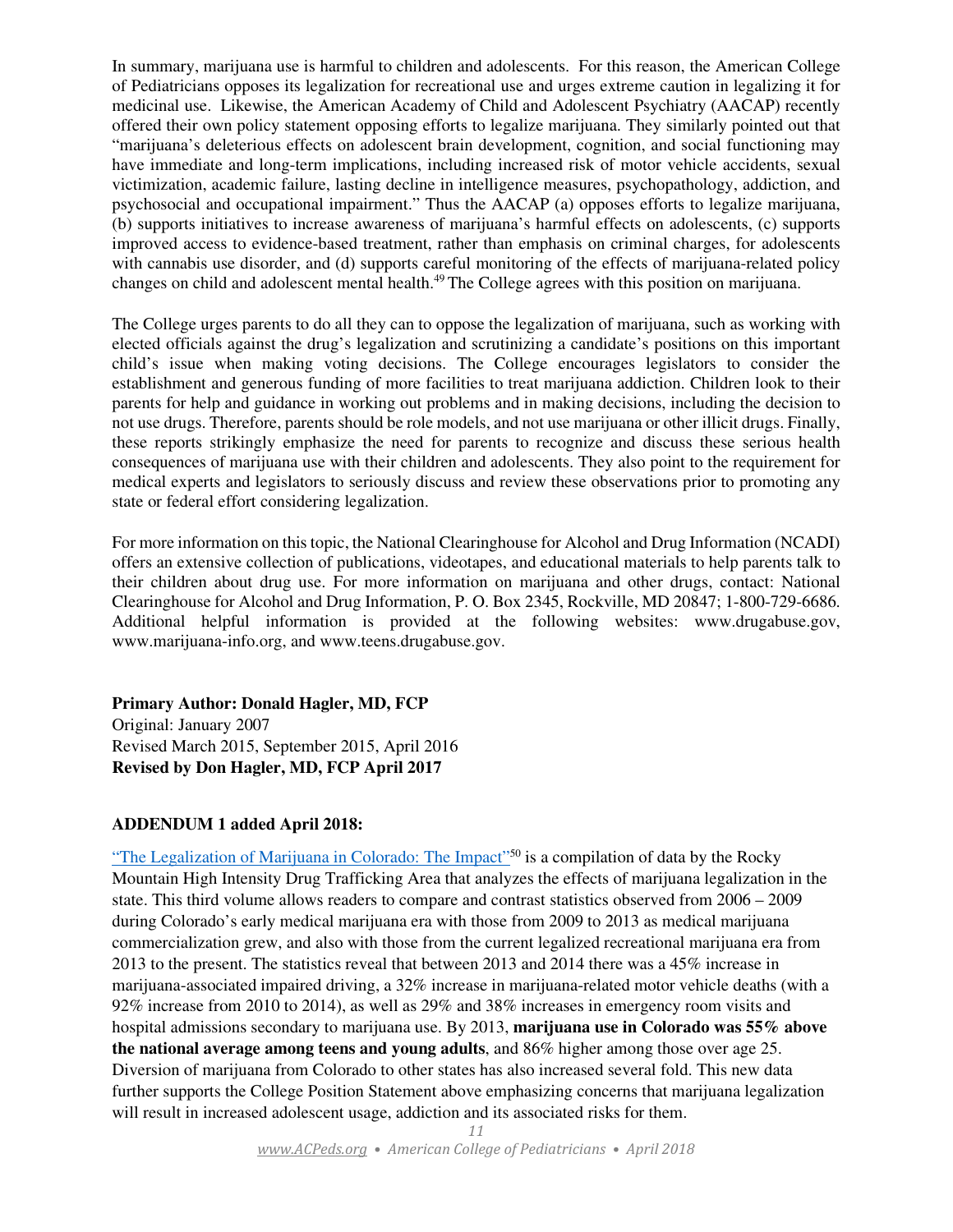# **A downloadable web source for parents can be found at this link, Marijuana Talk Kit, from Partnership for Drug-free Kids.**

*The American College of Pediatricians is a national medical association of licensed physicians and healthcare professionals who specialize in the care of infants, children, and adolescents. The mission of the College is to enable all children to reach their optimal physical and emotional health and well-being.*

A PDF copy of this statement is available here: Marijuana Use Detrimental to Youth

#### **References:**

- 1. Wang GS, Roosevelt G, Le Lait MC, Martinez EM., Bucher-Bartelson B, Bronstein AC, and Heard K, "Association of Unintentional Pediatric Exposures with Decriminalization of Marijuana in the United Sates," *Annals of Emergency Medicine*, February 3, 2014.http://www.annemergmed.com/article/S0196- 0644(14)00079-1/abstract. Accessed September 6, 2014.
- 2. Cerda M, Wall M, Keyes KM, Galea S, Hasin D. "Medical marijuana laws in 50 states: investigating the relationship between state legalization of medical marijuana and marijuana use, abuse and dependence" *Drug Alcohol Depend*. 2012 Jan 1;120(1-3):22-7.
- 3. Youth Risk Behavior Surveillance United States, 2011. *Morbidity and Mortality Weekly Report (MMWR)*/Jun 8, 2012/ Vol. 61/No.4. http://www.cdc.gov/mmwr/pdf/ss/ss6104.pdf. Accessed September 6, 2014.
- 4. Palamar JJ, Omapad DC, and Petkova E, "Correlates of Intentions to Use Cannabis Among U.S. High School Seniors in the Case of Cannabis Legalization,"*International Journal of Drug Policy*. 2014 May;25(3):424-35.
- 5. Salomonsen-Sautel S, Sakai J, Thurston C, et. al. "Medical Marijuana Use Among Adolescents in Substance Abuse Treatment." *J Am Acad Child Adolescent Psychiatry*. July 2012; 51(7):694-702.
- 6. Anderson DM, Hansen B, Rees DI. "Medical Marijuana Laws and Teen Marijuana Use" A working paper IZA DP No. 6592 May 2012 (Accessed September 6, 2014 from:http://ftp.iza.org/dp6592.pdf).
- 7. Harper S, Strumpf E, and Kaufman J. "Do Medical Marijuana Laws Increase Marijuana Use? Replication Study and Extension." *Annals of Epidemiology*. 2012;22:207- 212. http://www.medicine.mcgill.ca/epidemiology/harper/web/papers\_files/Harper-Ann%20Epidemiol-2012.pdf. Accessed September 6, 2014.
- 8. Lynne-Landsman SD, Livingston MD, and Wagenaar AC. Effects of State Medical Marijuana Laws on Adolescent Marijuana Use. *American Journal of Public Health*: August 2013, Vol. 103, No. 8, pp. 1500-1506.
- 9. Choo EK, Benz M, Zaller N, Warren O, Rising KL, McConnell KJ. TheImpact of State Medical Marijuana Legislation on Adolescent Marijuana Use. *Journal of Adolescent Health*, 2014.
- 10. Wall M., et.al. "Commentary on Harper S, Strumpf EC, Kaufman JS. Do Medical Marijuana Laws Increase Marijuana Use? Replication Study and Extension" Annals of Epidemiology. July 2012;22(7): 536-537.
- 11. Wilkinson ST, and D'Souza DC. "Problems with the Medicalization of Marijuana" *JAMA*Vol. 311 No. 23 p. 2377 (June 18, 2014).
- 12. The American Medical Association, American Society of Addiction Medicine, National Institute on Drug Abuse of the NIH, American Academy of Pediatrics, American Academy of Child and Adolescent Psychiatry, American Academy of Ophthalmology, American Glaucoma Society, National Multiple Sclerosis Society, National Comprehensive Cancer Network, American Cancer Society, and the Narcotics Enforcement Officers Association.
- 13. Drug Facts. National Institute on Drug Abuse. www.drugabuse.gov/drugs-abuse/marijuana. Published December 2012.
- 14. What is the Scope of Marijuana Use in the United States? National Institute on Drug Abuse. http://www.drugabuse.gov/publications/research-reports/marijuana/what-scope-marijuana-use-in-unitedstates. Published July 2012.
- 15. National Survey on Drug Use and Health. Substance Abuse and Mental Health Administration.http://www.samhsa.gov/data/NSDUH/2012SummNatFindDetTables/NationalFindings/NSDUH results2012.htm#ch2.13Published **2014**.
- 16. National Survey on Drug Use and Health. Center for Behavioral Health Statistics and Quality. http://www.samhsa.gov/data/2K13/CBHSQ128/sr128-typical-day-adolescents-2013.htm. Published 2013.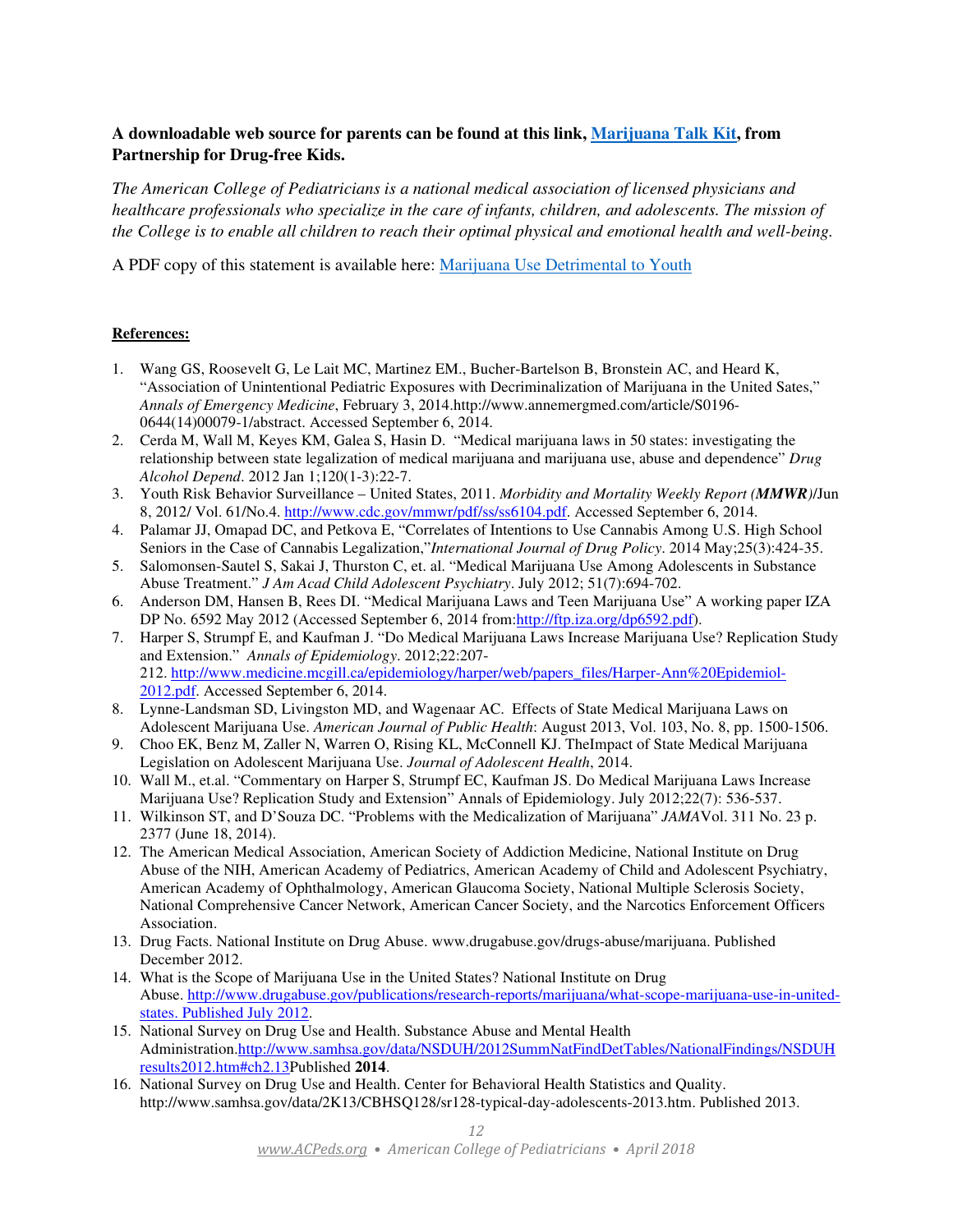- 17. Hall W, Degenhardt L. Adverse health effects of non-medical cannabis use. *Lancet*. 2009 Oct 17;374(9698):1383-91.
- 18. Want to know more? Some FAQs about marijuana. National Institute on Drug Abuse. http://www.drugabuse.gov/publications/marijuana-facts-parents-need-to-know/want-to-know-more-some-faqsabout-marijuana. Updated March 2014. Accessed July 10, 2012.
- 19. Available treatments for marijuana use disorders. National Institute on Drug Abuse.http://www.drugabuse.gov/publications/research-reports/marijuana/available-treatments-marijuana-usedisorders. Updated March 2014.
- 20. Nistler C, Hodgson H, Nobrega FT, Hodgson CJ, Wheatley R, Solberg G. Marijuana and adolescents. *Minn Med.* 2006 Sept:49-51.
- 21. How Does Marijuana Affect Your Brain and Body? National Institute on Drug Abuse.http://www.drugabuse.gov/publications/research-reports/marijuana/how-does-marijuana-use-affect-yourbrain-body. Accessed September 23, 2014. *Brain*. 2012 Jul;135(7):2245-55. Accessed June 4, 2012. http://www.ncbi.nlm.nih.gov/pubmed?term=effect of long-term cannabis use and zalesky.
- 22. Ashton CH. Pharmacology and effects of cannabis: A brief review. *Brit Jrnl Psych*. 2001;178: 101-106.
- 23. Iowa Department of Public Safety. Division of Narcotics Enforcement. http://www.dps.state.ia.us/DNE/marijuana.shtml. Accessed September 23, 2014.
- 24. Gilman JM, Kuster JK, Lee S, et al. Cannabis use is quantitatively associated with nucleus accumbens and amygdala abnormalities in young adult recreational users. *J Neurosci*. 2014;34(16): 5529-5538.
- 25. Smith MJ, Cobia DJ, Wang L, et al. Cannabis-related working memory deficits and associated subcortical morphological differences in healthy individuals and schizophrenia subjects. *Schizophr Bull*. 2014 Mar; 40(2): 287-99.
- 26. Meier MH, Caspi A, Harrington H, et al. Persistent cannabis users show neuropsychological decline from childhood to midlife. *ProcNatlAcadScie* 2012 Oct 2;109(40):E2657-64.Available at http://www.ncbi.nlm.nih.gov/pubmed?term=persistent%20cannabis%20users%20and%20meier. Accessed on August 27, 2012.
- 27. Zalesky A, Solowji N, Yucel M, et al. Effect of long-term cannabis use on axonal fiber connectivity. *Brain*. 2012 Jul;135(7):2245-55. Accessed June 4, 2012. http://www.ncbi.nlm.nih.gov/pubmed?term=effect of longterm cannabis use and zalesky.
- 28. How does marijuana use affect school, work, and social life? National Institute of Drug Abuse. http://www.drugabuse.gov/publications/research-reports/marijuana/how-does-marijuana-use-affect-schoolwork-social-life. Published July 2012.
- 29. Polen, MR, Sidney, S, Tekawa, IS, Sadler, M, Friedman, GD. Health care use by frequent marijuana smokers who do not smoke tobacco. *West J Med*. 1993;158(6):596–601.
- 30. Silins E, Horwood LJ, Patton GC, Ferguson DM, Olsson CM, Hutchinson DM, et.al. Young adult sequelae of adolescent cannabis use: an integrative analysis *The Lancet Psychiatry*, Volume 1, Issue 4, Pages 286 – 293, September

2014 http://www.thelancet.com/journals/lancet/article/PIIS2215036614703074/table?tableid=tbl2&tableidtype= table\_id&sectionType=red.

- 31. Topics in brief Marijuana. National Institute on Drug Abuse.http://www.drugabuse.gov/publications/topics-inbrief/marijuana. Published December 2011. Accessed September 22, 2014.
- 32. Hallfors DD, Waller MW, Ford CA, Halpern CT, Brodeish PH, and Iritani B. Adolescent depression and suicide risk: Association with sex and drug behavior. *American Journal of Preventive Medicine*Volume 27, Issue 3, October 2004, Pages 224–231, Tables 3 and 4.
- 33. Patton, G.C., Coffey, C., Carlin, J.B., Degenhardt, L., Lynskey, M. & Hall, W. "Cannabis Use and Mental Health in Young People: Cohort Study," *British Medical Journal* 325, no. 7374 (November 23, 2002):1195-8.
- 34. Caspi, A, Moffitt, TE, Cannon, M, et al. Moderation of the effect of adolescent-onset cannabis use on adult psychosis by a functional polymorphism in the catechol-Omethyltransferase gene: Longitudinal evidence of a gene X environment interaction. *Biol Psych*. 2005;57(10):1117–1127. Cited in http://www.drugabuse.gov/publications/research-reports/marijuana/there-link-between-marijuana-use-mentalillness.
- 35. Gage SH, Hickman M and Zammit S. Association Between Cannabis and Psychosis: Epidemiologic Evidence. *Biol Psychiatry*. 2015; http://dx.doi.org/10.1016/j.biopsych.2015.08.001
- 36. Cortes-Briones JA, Cahill JD, et al. The Psychosis-like Effects of delta 9 Tetrahydrocannabinol Are Associated with Increased Cortical Noise in Healthy Humans. *Biol Psychiatry*. 2105; 78:805-813.
- 37. Sewell RA, Poling J, and Sofuoglu M. The effect of cannabis compared with alcohol on driving. *Am J Addict*. 2009; 18(3): 185-193. http://222.ncbi.nlm.nih.gov/pmc/articles/PMC2722956/.
- 38. Brady J, Li G. Trends in alcohol and other drugs detected in fatally injured drivers in the United States, 1999- 2010. *Am J Epidemio*. (2014); 10.1093/aje/kwt327.